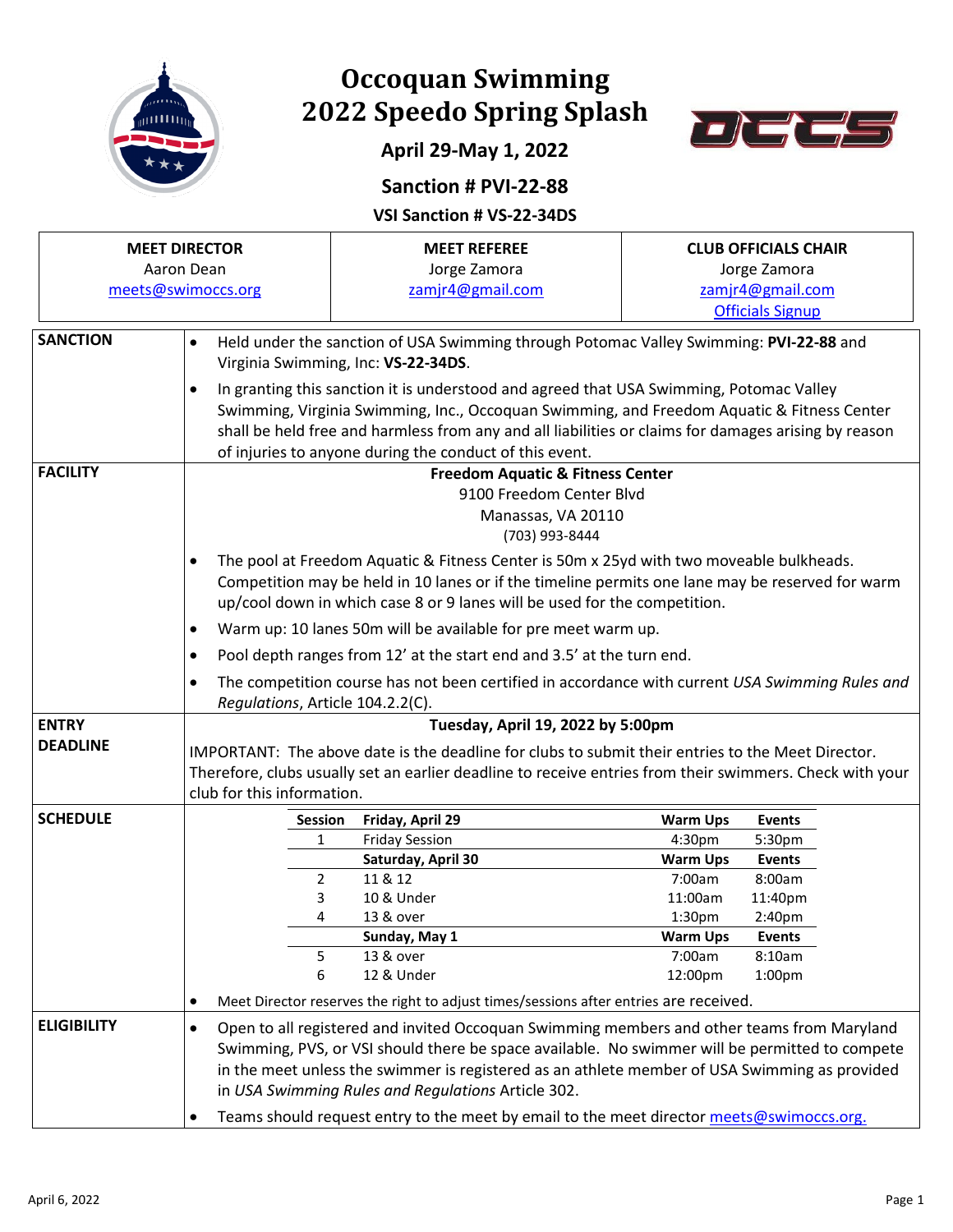| <b>DISABILITY</b>     |           | PVS and host clubs along with their meet directors are committed to the Inclusion Policy as adopted                                                                                                |  |  |  |  |  |  |  |  |
|-----------------------|-----------|----------------------------------------------------------------------------------------------------------------------------------------------------------------------------------------------------|--|--|--|--|--|--|--|--|
| <b>SWIMMERS</b>       |           | by the PVS BOD. Athletes with a disability are welcomed and are asked to provide advance notice of                                                                                                 |  |  |  |  |  |  |  |  |
|                       |           | desired accommodations to the Meet Director. The athlete (or athlete's coach) is also responsible                                                                                                  |  |  |  |  |  |  |  |  |
|                       |           | for notifying the session referee of any disability prior to competition.                                                                                                                          |  |  |  |  |  |  |  |  |
| <b>TIMING SYSTEM</b>  | $\bullet$ | Automatic Timing (touchpads primary) will be used.                                                                                                                                                 |  |  |  |  |  |  |  |  |
| COVID-19              | $\bullet$ | An inherent risk of exposure to COVID-19 exists in any public place where people are present.                                                                                                      |  |  |  |  |  |  |  |  |
| <b>CONSIDERATIONS</b> |           | COVID-19 is a contagious disease that can lead to severe illness and death. According to the                                                                                                       |  |  |  |  |  |  |  |  |
|                       |           | Centers for Disease Control and Prevention, senior citizens and individuals with underlying medical                                                                                                |  |  |  |  |  |  |  |  |
|                       |           | conditions are especially vulnerable.                                                                                                                                                              |  |  |  |  |  |  |  |  |
|                       |           | USA Swimming, Inc., cannot prevent you (or your child(ren)) from becoming exposed to,                                                                                                              |  |  |  |  |  |  |  |  |
|                       |           | contracting, or spreading COVID-19 while participating in USA Swimming sanctioned events. It is                                                                                                    |  |  |  |  |  |  |  |  |
|                       |           | not possible to prevent against the presence of the disease. Therefore, if you choose to participate                                                                                               |  |  |  |  |  |  |  |  |
|                       |           | in a USA Swimming sanctioned event, you may be exposing yourself to and/or increasing your risk                                                                                                    |  |  |  |  |  |  |  |  |
|                       |           | of contracting or spreading COVID-19.                                                                                                                                                              |  |  |  |  |  |  |  |  |
|                       |           | BY ATTENDING OR PARTICIPATING IN THIS COMPETITION, YOU VOLUNTARILY ASSUME ALL RISKS                                                                                                                |  |  |  |  |  |  |  |  |
|                       |           | ASSOCIATED WITH EXPOSURE TO COVID-19 AND FOREVER RELEASE AND HOLD HARMLESS USA                                                                                                                     |  |  |  |  |  |  |  |  |
|                       |           | SWIMMING, POTOMAC VALLEY SWIMMING, VIRGINIA SWIMMING INC., OCCOQUAN SWIMMING,                                                                                                                      |  |  |  |  |  |  |  |  |
|                       |           | GEORGE MASON UNIVERSITY FREEDOM AQUATIC & FITNESS CENTER AND EACH OF THEIR                                                                                                                         |  |  |  |  |  |  |  |  |
|                       |           | OFFICERS, DIRECTORS, AGENTS, EMPLOYEES OR OTHER REPRESENTATIVES FROM ANY LIABILITY OR                                                                                                              |  |  |  |  |  |  |  |  |
|                       |           | CLAIMS INCLUDING FOR PERSONAL INJURIES, DEATH, DISEASE OR PROPERTY LOSSES, OR ANY                                                                                                                  |  |  |  |  |  |  |  |  |
|                       |           | OTHER LOSS, INCLUDING BUT NOT LIMITED TO CLAIMS OF NEGLIGENCE AND GIVE UP ANY CLAIMS                                                                                                               |  |  |  |  |  |  |  |  |
|                       |           | YOU MAY HAVE TO SEEK DAMAGES, WHETHER KNOWN OR UNKNOWN, FORESEEN OR                                                                                                                                |  |  |  |  |  |  |  |  |
|                       |           | UNFORESEEN, IN CONNECTION WITH EXPOSURE, INFECTION, AND/OR SPREAD OF COVID-19<br>RELATED TO PARTICIPATION IN THIS COMPETITION.                                                                     |  |  |  |  |  |  |  |  |
|                       |           |                                                                                                                                                                                                    |  |  |  |  |  |  |  |  |
|                       |           | We have taken enhanced health and safety for all attending this meet, however we cannot<br>guarantee that you will not become infected with COVID-19. All attending this meet must follow all      |  |  |  |  |  |  |  |  |
|                       |           | posted instructions while in attendance. An inherent risk of exposure to COVID-19 exists in any                                                                                                    |  |  |  |  |  |  |  |  |
|                       |           | public place where people are present. By attending this meet, you acknowledge the contagious                                                                                                      |  |  |  |  |  |  |  |  |
|                       |           | nature of COVID-19 and voluntarily assume all risks related to exposure to COVID-19.                                                                                                               |  |  |  |  |  |  |  |  |
|                       |           | By choosing to attend this meet you agree to comply with all health and safety mandates and                                                                                                        |  |  |  |  |  |  |  |  |
|                       |           | guidelines of USA Swimming, Potomac Valley Swimming, the Commonwealth of Virginia, and Prince                                                                                                      |  |  |  |  |  |  |  |  |
|                       |           | William County.                                                                                                                                                                                    |  |  |  |  |  |  |  |  |
| COVID-19              | $\bullet$ | Athletes should arrive and depart in their suits. Locker room use should be minimized.                                                                                                             |  |  |  |  |  |  |  |  |
| <b>PROTOCOLS</b>      | $\bullet$ | Spectators will not be permitted into the facility. The meet will be live streamed on YouTube.                                                                                                     |  |  |  |  |  |  |  |  |
|                       | $\bullet$ | Before signing up your young swimmer, please consider that they can manage themselves for the                                                                                                      |  |  |  |  |  |  |  |  |
|                       |           | duration of the meet with just their swim coach overseeing them, including being able to visit the                                                                                                 |  |  |  |  |  |  |  |  |
|                       |           | bathroom independently.                                                                                                                                                                            |  |  |  |  |  |  |  |  |
|                       | $\bullet$ | Each session will be limited to 600 athletes. Swimmers/teams may be assigned to a seating area.                                                                                                    |  |  |  |  |  |  |  |  |
|                       | $\bullet$ | Entry and exit for all participants, volunteers, and coaches will be through the patio side entrance.                                                                                              |  |  |  |  |  |  |  |  |
|                       |           |                                                                                                                                                                                                    |  |  |  |  |  |  |  |  |
|                       |           | All attendees (athletes, coaches, volunteers, officials, etc.) are encouraged to wear masks while in<br>the facility, with the exception of athletes when warming up, cooling down, and competing. |  |  |  |  |  |  |  |  |
|                       |           |                                                                                                                                                                                                    |  |  |  |  |  |  |  |  |
|                       | ٠         | All attendees are required to complete the Mason COVID Health√ <sup>™</sup> prior to each visit.                                                                                                   |  |  |  |  |  |  |  |  |
|                       | $\bullet$ | Two timers will be assigned to each lane as backup timers.                                                                                                                                         |  |  |  |  |  |  |  |  |
|                       | $\bullet$ | Prior to each race, athletes will leave their assigned spot, walk along the turn end of the pool, down                                                                                             |  |  |  |  |  |  |  |  |
|                       |           | the lane 1 side of the pool, and continue behind the blocks.                                                                                                                                       |  |  |  |  |  |  |  |  |
|                       | $\bullet$ | For warm-ups, swimmers for each session may be assigned to one of two warmup groups. Each                                                                                                          |  |  |  |  |  |  |  |  |
|                       |           | group may be assigned an arrival time. Swimmers may not be permitted into the building prior to                                                                                                    |  |  |  |  |  |  |  |  |
|                       |           | their arrival time. Swimmers will proceed to their assigned seating area, prepare to enter the pool,                                                                                               |  |  |  |  |  |  |  |  |
|                       |           | and follow marshals' and coaches' directions to enter the pool while respecting social distancing                                                                                                  |  |  |  |  |  |  |  |  |
|                       |           | guidelines.                                                                                                                                                                                        |  |  |  |  |  |  |  |  |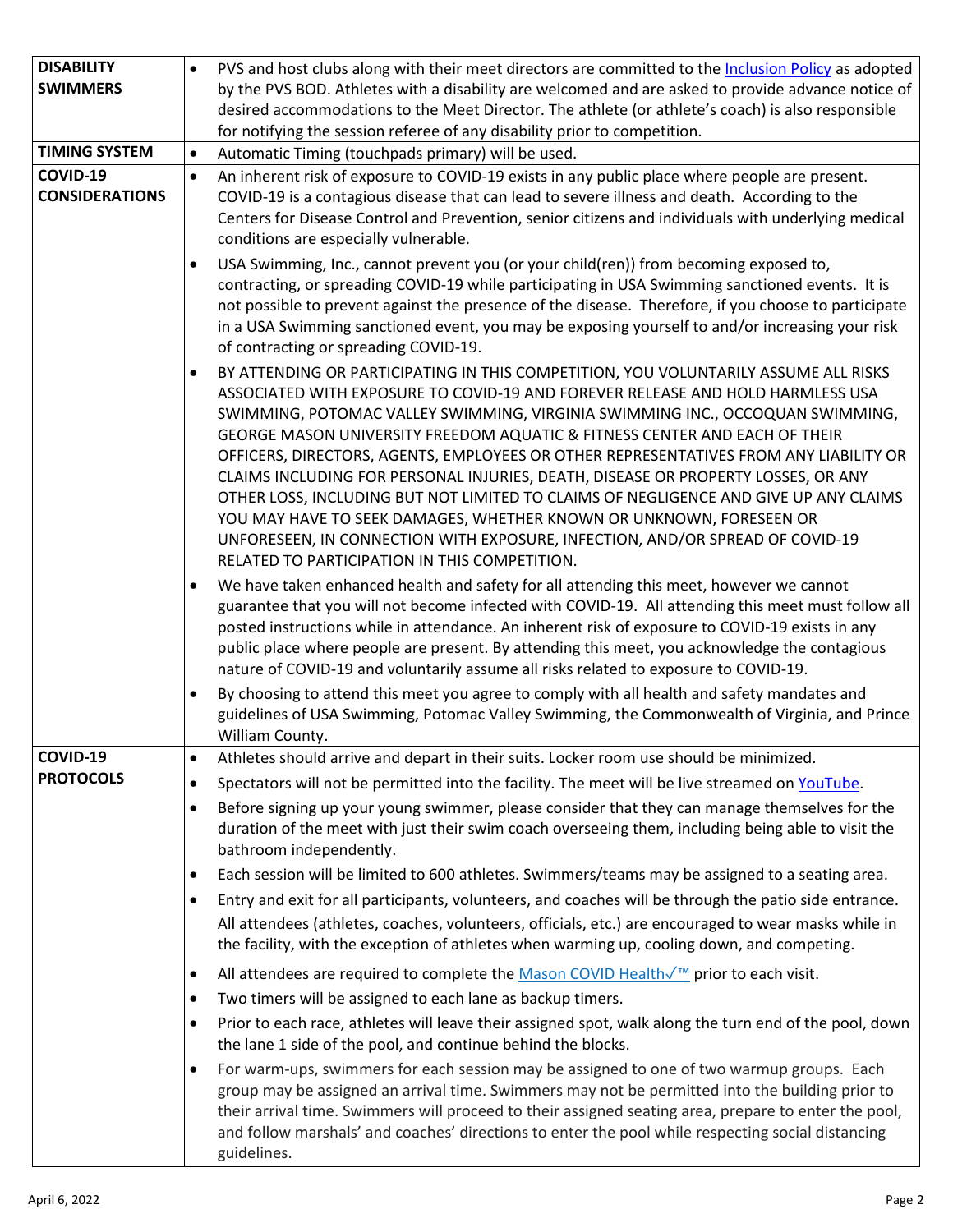|                    | Staging for swimmers during competition will be:<br>$\bullet$                                                                                                                                                          |
|--------------------|------------------------------------------------------------------------------------------------------------------------------------------------------------------------------------------------------------------------|
|                    | Heat 1 is at the blocks and will swim<br>$\circ$                                                                                                                                                                       |
|                    | Heat 2 is behind the timers and will approach the blocks once heat 1 begins<br>$\circ$                                                                                                                                 |
|                    | Heat 3 is along the race course on deck and will remain there until Heat 1 is done<br>$\circ$                                                                                                                          |
|                    | swimming, exits the pool, and exits the area behind the blocks.                                                                                                                                                        |
|                    | Heat 4 is staging along the race course behind heat 3 and will be directed to move to<br>$\circ$                                                                                                                       |
|                    | where Heat 3 is standing (after Heat 1 is done swimming and out of the way and Heat 3                                                                                                                                  |
|                    | proceeds to the starting blocks).                                                                                                                                                                                      |
|                    | Timers and counters for the 400y free, 800y free and 400 IM will be provided by anyone that is                                                                                                                         |
|                    | willing to help and can enter the facility following the above protocols.                                                                                                                                              |
|                    | Additional sanitation will take place as well as sanitation stations will be available in various                                                                                                                      |
|                    | locations throughout the facility.                                                                                                                                                                                     |
|                    | Chlorine is used to disinfect the water and adjacent surfaces constantly.<br>$\bullet$                                                                                                                                 |
|                    | We request that all attendees notify the meet director as soon as possible if they have tested<br>$\bullet$                                                                                                            |
|                    | positive for COVID-19, shown symptoms or have been in contact with anyone exposed to COVID-19                                                                                                                          |
|                    | after attending the meet.                                                                                                                                                                                              |
| <b>RULES</b>       | Current USA Swimming rules shall govern this meet.<br>$\bullet$                                                                                                                                                        |
|                    | All applicable adults participating in or associated with this meet acknowledge that they are subject<br>$\bullet$                                                                                                     |
|                    | to the provisions of the USA Swimming Minor Athlete Abuse Prevention Policy ("MAAPP 2.0"), and                                                                                                                         |
|                    | that they understand that compliance with the MAAPP policy is a condition of participation in the                                                                                                                      |
|                    | conduct of this competition.                                                                                                                                                                                           |
|                    | No on-deck USA Swimming registration is permitted.<br>$\bullet$                                                                                                                                                        |
|                    | In compliance with USA Swimming Rules and Regulations, the use of audio or visual recording<br>$\bullet$                                                                                                               |
|                    | devices, including a cell phone is not permitted in the changing areas, rest rooms, or locker rooms.                                                                                                                   |
|                    | Per PVS policy, the use of equipment capable of taking pictures (e.g., cell phones, cameras, etc.) is                                                                                                                  |
|                    | banned from behind the starting blocks during the entire meet, including warm up, competition and                                                                                                                      |
|                    | cool down periods.                                                                                                                                                                                                     |
|                    | Deck changes are prohibited.<br>$\bullet$                                                                                                                                                                              |
|                    | Any swimmer entered in the meet must be certified by a USA Swimming member coach as being<br>$\bullet$                                                                                                                 |
|                    | proficient in performing a racing start or must start each race from within the water. When<br>unaccompanied by a member-coach, it is the responsibility of the swimmer or the swimmer's legal                         |
|                    | guardian to ensure compliance with this requirement.                                                                                                                                                                   |
|                    |                                                                                                                                                                                                                        |
|                    | Operation of a drone or any other flying devices is prohibited over the venue (pools, athlete/coach<br>$\bullet$<br>areas, spectator areas and open ceiling locker rooms) any time athletes, coaches, officials and/or |
|                    | spectators are present.                                                                                                                                                                                                |
|                    | Dive-over starts may be used.<br>$\bullet$                                                                                                                                                                             |
|                    |                                                                                                                                                                                                                        |
|                    | The Meet Director and the PVS Technical Committee reserve the right to limit events, heats,<br>$\bullet$<br>swimmers or adjust the format to conform with the 4-hour provision for sessions that include 12 &          |
|                    | U events per Rule 205.3.1F.                                                                                                                                                                                            |
| <b>EVENT RULES</b> | All events will be swum as timed finals and seeded fastest to slowest.<br>$\bullet$                                                                                                                                    |
|                    | All swimmers must provide their own timer and counter (if desired) for the 800m free<br>٠                                                                                                                              |
|                    |                                                                                                                                                                                                                        |
|                    | All swimmers must provide their own timer for the 400m IM and 400m free<br>٠                                                                                                                                           |
|                    | The 400 free and 400 IM may be limited to 8 total heats for each age group (top 80 in each) based<br>$\bullet$<br>on 500 yard free and 400 yard IM entry times. If time permits additional heats may be added.         |
|                    | The 800 free may be limited to 6 total heats with a minimum of 30 female athletes and 30 male<br>$\bullet$                                                                                                             |
|                    | athletes based on 1000 yard entry times.                                                                                                                                                                               |
|                    | If a swimmer is removed from a distance event, they will be provided the opportunity to enter an<br>٠<br>alternate event if desired.                                                                                   |
|                    | Swimmers 13 & over may enter and compete in up to three (3) events each day, with a maximum of<br>٠                                                                                                                    |
|                    | seven (7) events for the meet.                                                                                                                                                                                         |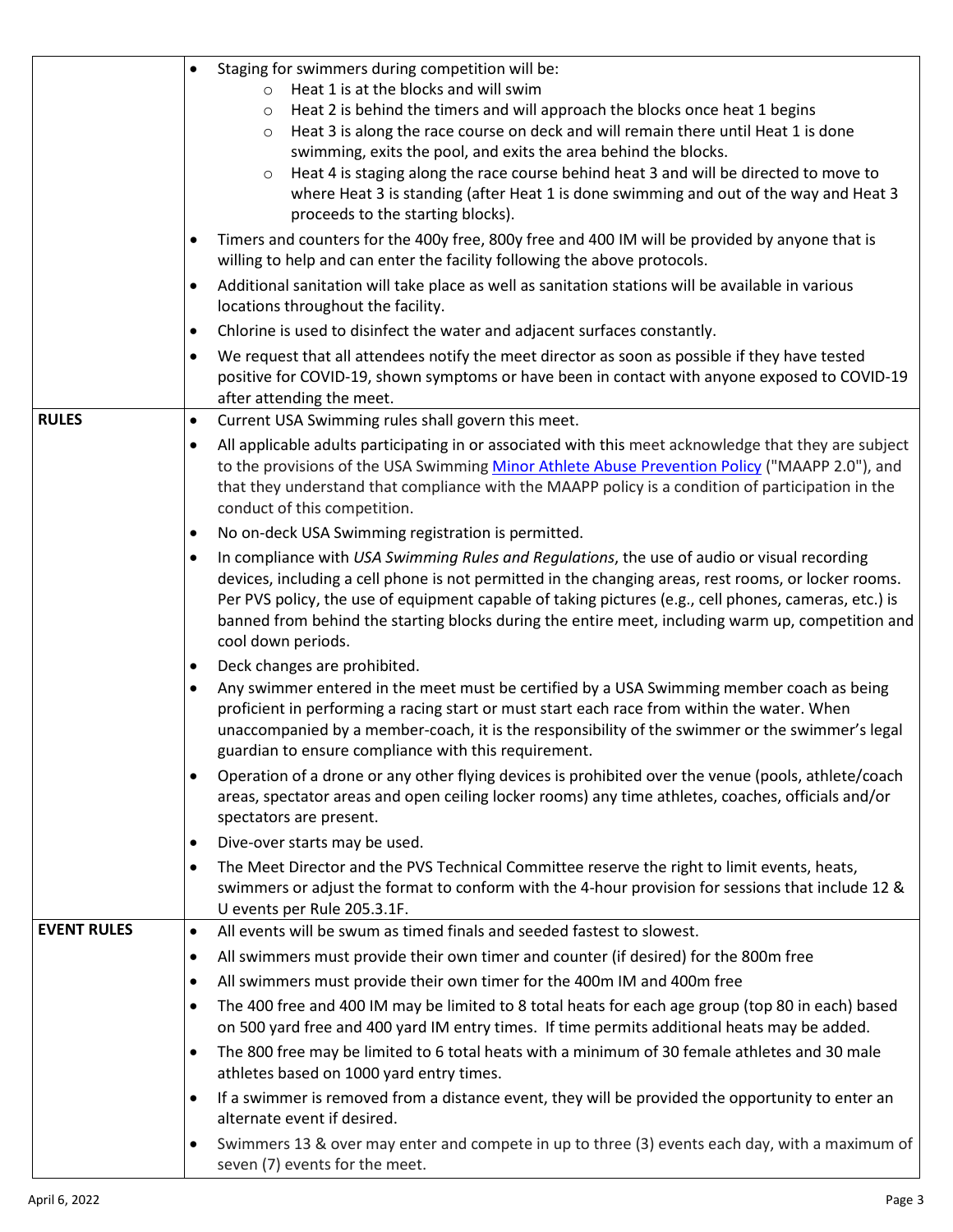|                          | Swimmers 12 & under may enter and compete in up to four (4) events each day, with a maximum<br>$\bullet$<br>of nine (9) events for the meet.                                                                                                                                                                                                   |
|--------------------------|------------------------------------------------------------------------------------------------------------------------------------------------------------------------------------------------------------------------------------------------------------------------------------------------------------------------------------------------|
|                          | Swimmers aged 12 & under may only enter one (1) session per day.<br>٠                                                                                                                                                                                                                                                                          |
|                          | Swimmers must swim in their designated age group based on their age on April 29, 2022.                                                                                                                                                                                                                                                         |
|                          | Events will be seeded using SCY times.<br>$\bullet$                                                                                                                                                                                                                                                                                            |
|                          |                                                                                                                                                                                                                                                                                                                                                |
|                          | Entering with NT is allowed but coaches are encouraged to provide a coach's time if possible.<br>$\bullet$                                                                                                                                                                                                                                     |
|                          | Deck entries will be accepted in empty lanes only. No new heats will be created. Deck entries are<br>\$20 per entry in addition to per swimmer and VSI surcharges. Proof of current USA Swimming<br>Registration is required for deck entries.                                                                                                 |
| <b>POSITIVE CHECK IN</b> | Check in for positive check in distance events (400m+) is done at the entrance of the facility and<br>$\bullet$<br>athletes will be required to acknowledge that they plan to swim before entering the facility.                                                                                                                               |
|                          | If needed additional events may require positive check in to ensure the lanes are full.<br>$\bullet$                                                                                                                                                                                                                                           |
|                          | There will not be a penalty for missing a positive check in event, however coaches are asked to<br>$\bullet$<br>please ensure their swimmers are checked in prior to the deadline.                                                                                                                                                             |
|                          | Positive check in deadline is 30 minutes prior to the start of the session unless a later time is<br>$\bullet$<br>provided in the meet notes prior to the meet.                                                                                                                                                                                |
| <b>WARM-UP</b>           | The prescribed PVS warm-up procedures and safety policies will be followed. The Meet Director<br>$\bullet$<br>may determine the structure of warm-up, including times/lane assignments.                                                                                                                                                        |
|                          | If timelines permit, lane 1 will be reserved for warm up and cool down throughout the meet. Notice<br>$\bullet$<br>of this availability will be made no later than Monday, April 25.                                                                                                                                                           |
| <b>SUPERVISION</b>       | Coaches are responsible for the conduct of their swimmers and cleaning up for their team areas.<br>$\bullet$                                                                                                                                                                                                                                   |
|                          | Meet Marshals will be used to patrol the facility as well as help with crowd control and COVID<br>regulation compliance.                                                                                                                                                                                                                       |
| <b>SEEDING</b>           | All events 200m and less will be seeded by 7pm the night prior to the session. Scratches are<br>$\bullet$<br>requested before this time to be sent to the meet director. (meets@swimoccs.org)                                                                                                                                                  |
|                          | Events 400m and longer will be seeded following the check in deadline which is 30 minutes prior to<br>$\bullet$<br>the start of the session.                                                                                                                                                                                                   |
|                          | The meet director may determine if combining or splitting sessions is needed to provide additional<br>$\bullet$<br>competitive opportunities and time between events.                                                                                                                                                                          |
| <b>SCORING</b>           | Team Scores will not be kept.                                                                                                                                                                                                                                                                                                                  |
| <b>AWARDS</b>            | No individual awards will be provided.                                                                                                                                                                                                                                                                                                         |
| <b>PROGRAMS</b>          | Programs will not be sold, however the meet will be available on Meet Mobile and a meet program<br>will be posted on the OCCS website after the scratch deadlines.                                                                                                                                                                             |
| <b>CREDENTIALS</b>       | Parents not working the meet as a deck official, volunteer timer or other position are not permitted<br>$\bullet$<br>in the facility. Only athletes, USA Swimming certified coaches, and deck officials will be permitted<br>on the deck. Coaches and Officials should have proof of active USA Swimming membership with<br>them at all times. |
| <b>OFFICIALS</b>         | Officials interested in volunteering should complete the online Officials Signup or contact Jorge<br>$\bullet$<br>Zamora (zamjr4@gmail.com).                                                                                                                                                                                                   |
|                          | Officials who have volunteered for this meet should check in at the recording table prior to the start<br>of warm-ups. Certified officials who have not previously volunteered should contact the referee<br>upon arrival to make their services available. A comprehensive official's briefing will precede each<br>session during warm-ups.  |
| <b>TIMERS &amp;</b>      | Up to two timers per lane will be asked to volunteer.<br>$\bullet$                                                                                                                                                                                                                                                                             |
| <b>VOLUNTEERS</b>        | Timers and volunteers will be required to sign up prior to the meet and will be required to adhere<br>to all COVID-19 mitigation processes as well as MAAPP policies.                                                                                                                                                                          |
|                          | Volunteer brief details will be provided prior to the meet.                                                                                                                                                                                                                                                                                    |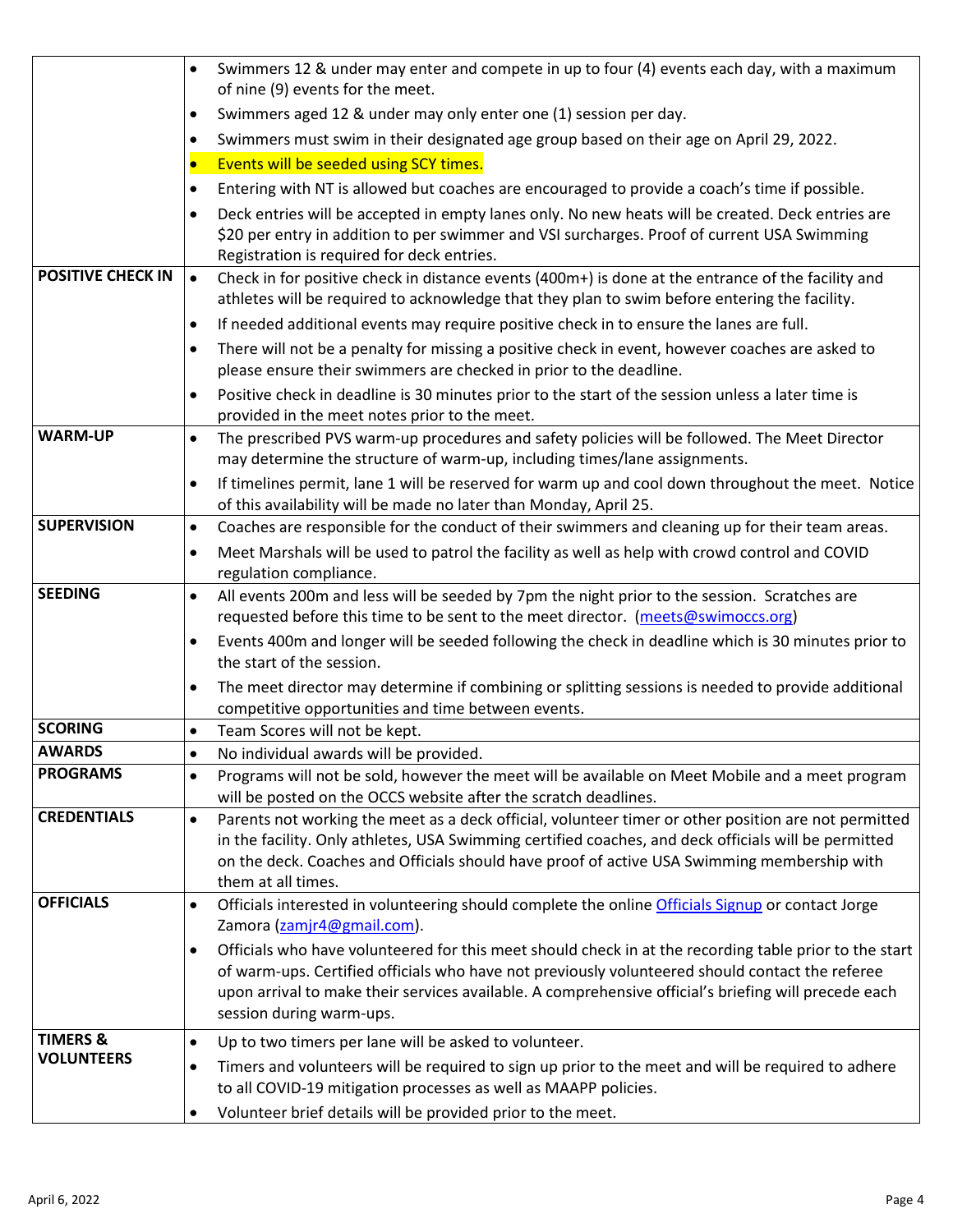| <b>ENTRY</b>      | Entries should be submitted by email to the Meet Director, meets@swimoccs.org.<br>$\bullet$                                                                                                                                                                                              |  |  |  |  |  |  |  |  |
|-------------------|------------------------------------------------------------------------------------------------------------------------------------------------------------------------------------------------------------------------------------------------------------------------------------------|--|--|--|--|--|--|--|--|
| <b>PROCEDURES</b> | Include in the subject of the email, "Speedo Spring Splash - ****" with the club's initials in place of<br>$\bullet$<br>the asterisks. If your club submits multiple entry files include training site in the subject of the<br>email.                                                   |  |  |  |  |  |  |  |  |
|                   | Include in entry email: entry file, report of entries by name, report of entries by event.<br>$\bullet$                                                                                                                                                                                  |  |  |  |  |  |  |  |  |
|                   | In the body of your email provide entry numbers (girls, boys, totals), contact information (email,<br>$\bullet$<br>phone, officials contact).                                                                                                                                            |  |  |  |  |  |  |  |  |
|                   | Entries directly from individual team members will not be accepted.<br>$\bullet$                                                                                                                                                                                                         |  |  |  |  |  |  |  |  |
|                   | Entries by phone or fax will not be accepted.<br>$\bullet$                                                                                                                                                                                                                               |  |  |  |  |  |  |  |  |
|                   | The Meet Director will acknowledge receipt by return email within 24 hours. If acknowledgement is<br>$\bullet$<br>not received in a timely manner, please contact the Meet Director.                                                                                                     |  |  |  |  |  |  |  |  |
|                   | Any club that enters an unregistered or improperly registered athlete, falsifies an entry in any way,<br>or permits an unregistered coach to represent them will be fined the sum of \$100 by PVS and no<br>further entries will be accepted from that club until the said fine is paid. |  |  |  |  |  |  |  |  |
| <b>ENTRY FEES</b> | Per Swimmer Surcharge: \$10.00<br>\$10.00<br>Individual event fee:<br>VSI Per Swimmer Surcharge: \$2.50<br>Deck Entries:<br>\$20.00                                                                                                                                                      |  |  |  |  |  |  |  |  |
|                   | Make checks payable to OCCS. Checks may be mailed to:<br>10371 Central Park Drive<br>Manassas, VA 20110                                                                                                                                                                                  |  |  |  |  |  |  |  |  |
|                   | Entry fees are due with meet entry. Unpaid fees will be reported to the PVS Administrative Office at<br>the conclusion of the meet.                                                                                                                                                      |  |  |  |  |  |  |  |  |